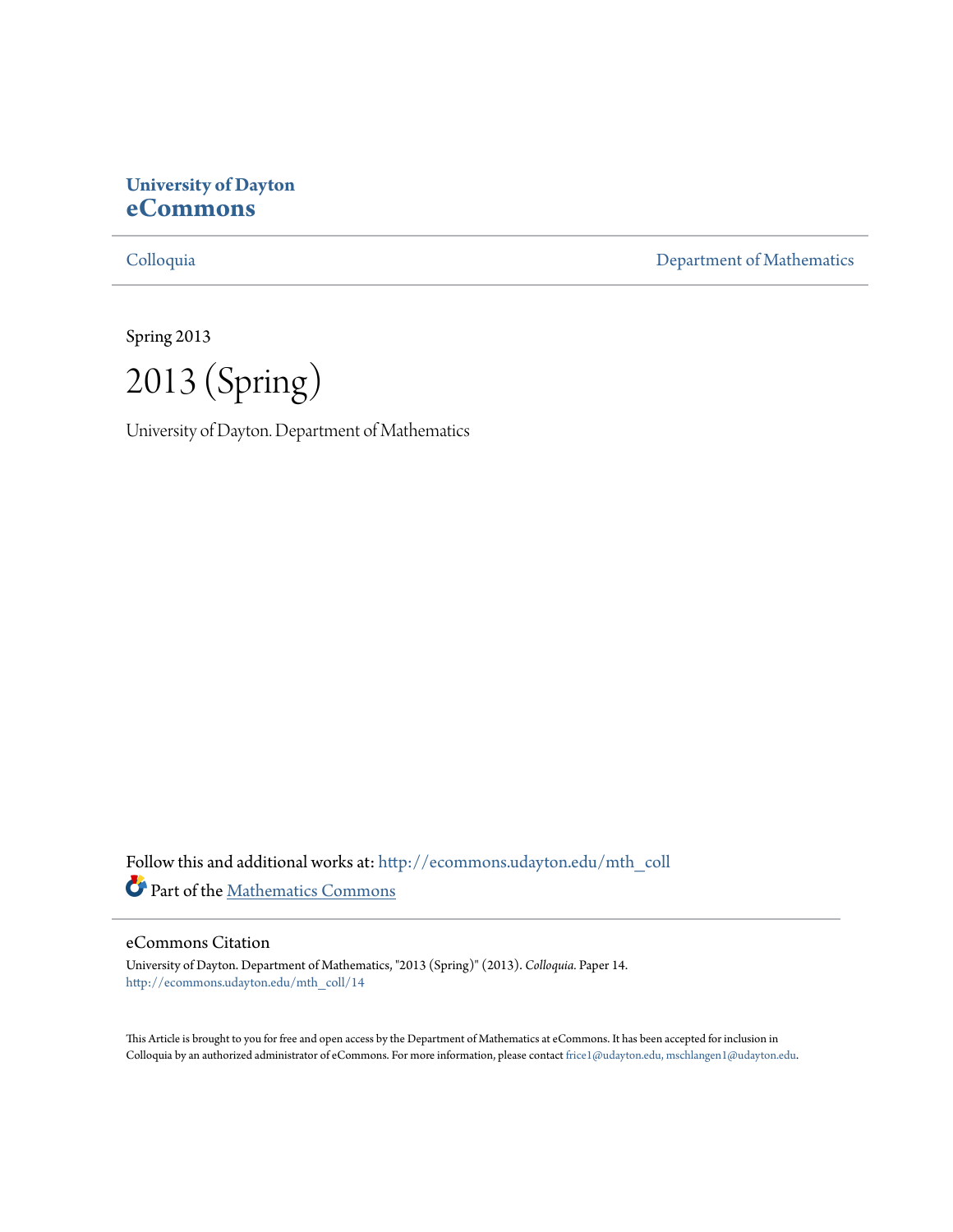### **Abstracts of the Colloquium Talks: Spring 2013 Department of Mathematics**

| Date             | <b>Speaker and Title</b>                                                                                                                                                    | Time/Location   |
|------------------|-----------------------------------------------------------------------------------------------------------------------------------------------------------------------------|-----------------|
| Tuesday, Feb 5   | Dan Ren, Boston University<br>Loss Aversion and Retirement Planning                                                                                                         | 3:00 PM, SC 323 |
| Tuesday, Feb 14  | Yumin Wang, Southern Illinois University<br>Quantile Hedging for Guaranteed Minimum Death Benefits<br>within Variable Annuities                                             | 3:00 PM, SC 323 |
| Tuesday, Feb 19  | Jonathan Brown, Gonzaga University<br>Infinite dimensional Lie algebra representation theory and<br>finite W-algebras                                                       | 3:00 PM, SC 323 |
| Thursday, Feb 21 | Maxim Bichuch, Princeton University<br>Price of a Contingent Claim Liability in a Market with Small<br><b>Transaction Costs</b>                                             | 3:00 PM, SC 323 |
| Tuesday, Feb 26  | Catherine Kublik, University of Texas - Austin<br>Two Novel Algorithms for Dynamic Implicit Interfaces                                                                      | 3:00 PM, SC 323 |
| Thursday, Mar 7  | Jean Nganou, University of Oregon<br>An invitation to algebraic logic: MV/BL-algebras                                                                                       | 3:00 PM, SC 323 |
| Thursday, Mar 14 | Dean Carlson, Mathematical Reviews<br>Fields of extremals and sufficient conditions for the simplest<br>problem of the calculus of variations in n variables                | 3:00 PM, SC 323 |
| Tuesday, Mar 19  | Jeffrey Lyons, Nova Southeastern University<br>Characterizing Boundary Data Smoothness for Solutions of<br>Difference, Differential, and Dynamic Boundary Value<br>Problems | 3:00 PM, SC 323 |
| Thursday, Mar 21 | Vladimir Tkachuk, Metropolitan Autonomous University of<br>Mexico<br>The countable power of any Lindelöf $\Sigma$ -space is d-separable                                     | 3:00 PM, SC 323 |
| Tuesday, Apr 9   | Nicholas Haynes, University of Dayton<br>The sinc-collocation method for approximating nonlinear<br><b>PDEs</b>                                                             | 3:00 PM, SC 323 |
| Thursday, Apr 11 | Kara Biltz, University of Dayton<br>Using Monte Carlo Simulation to Calculate American Option<br>Price                                                                      | 3:00 PM, SC 323 |
| Thursday, Apr 11 | Faruc Kilinc and Babatundi Oni, University of Dayton<br>Exponential Stability and Instability in Finite Delay Nonlinear<br>Volterra Integro-Differential Equations          | 3:30 PM, SC 323 |
| Tuesday, Apr 16  | Haitham Al Makhzoum and Saeed Althubiti, University of<br>Dayton<br>Periodic solution and stability in nonlinear neutral system<br>with infinite delay                      | 3:00 PM, SC 323 |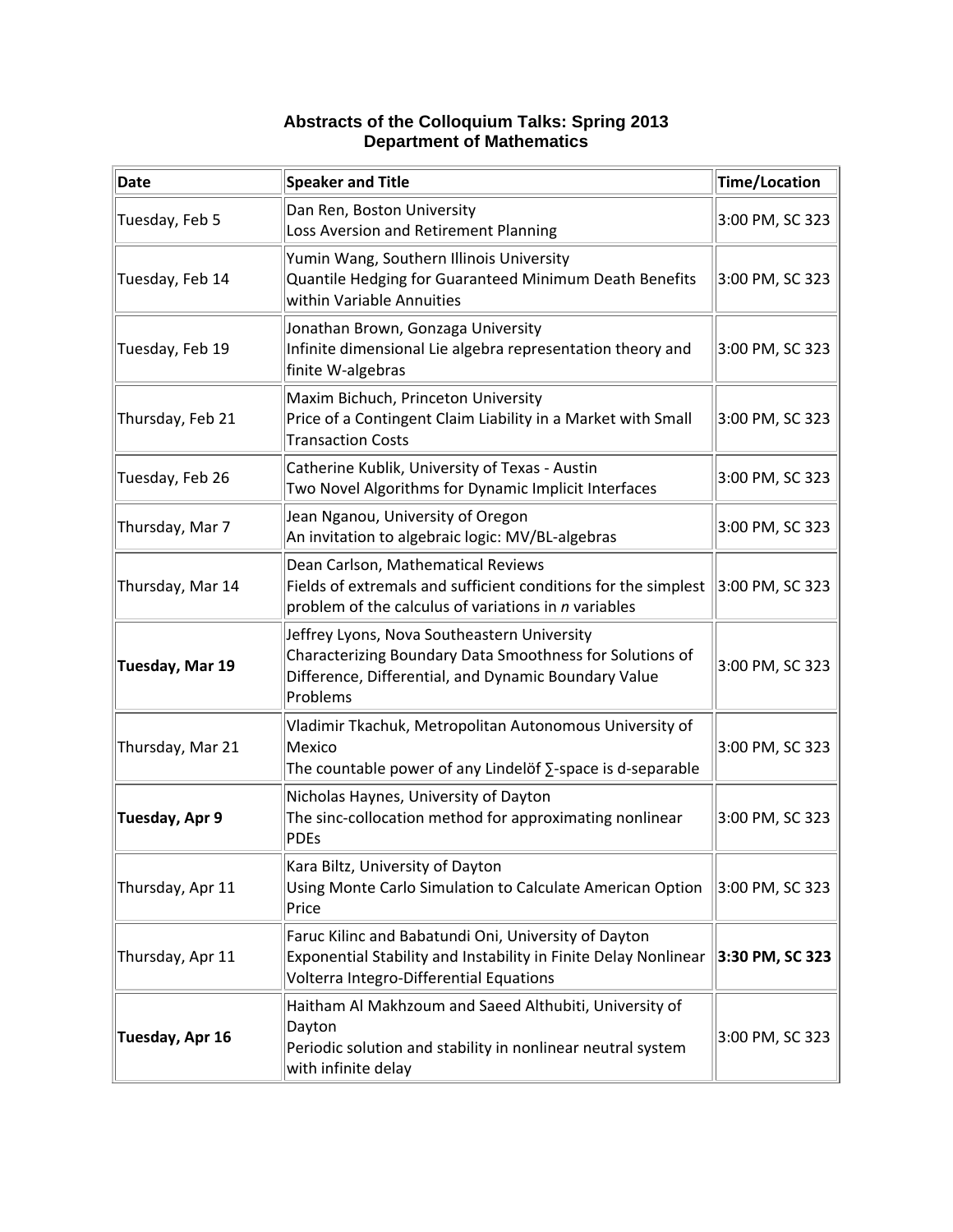| Tuesday, Apr 16  | Jack Denterlein, University of Dayton<br>Monte Carlo Simulations for European and American Put<br>Options: Diffusion and Jump-Diffusion Models                                           | 3:30 PM, SC 323 |
|------------------|------------------------------------------------------------------------------------------------------------------------------------------------------------------------------------------|-----------------|
| Thursday, Apr 18 | Jiuxin Jiang, University of Dayton<br>A recombining tree method for option pricing in a regime-<br>switching jump diffusion model                                                        | 3:00 PM, SC 323 |
| Tuesday, Apr 23  | Gracie Fasano and Sophia Munyemana, University of Dayton<br>A Comparison of the Merton Jump Diffusion and Kou Double $ 3:00$ PM, SC 323<br><b>Exponential Model for European Options</b> |                 |
| Tuesday, Apr 23  | Haefa Salem, University of Dayton<br>Exponential decay and unboundedness in finite delay<br>Volterra integro-differential equations with forcing function                                | 3:30 PM, SC 323 |
| Thursday, Apr 25 | Hala Ali and Nada Alshehri, University of Dayton<br>Boundedness In NonLinear Functional Differential Equations<br>With Applications To Volterra Integrodifferential Equations            | 3:00 PM, SC 323 |
| Thursday, Apr 25 | Rob Deis, University of Dayton<br>Bootstrap method with time series data                                                                                                                 | 3:30 PM, SC 323 |
| Friday, Apr 26   | Christina Haas, University of Dayton<br>Credit Default Swaps as Risk Indicators at the Firm Level                                                                                        | 3:00 PM, SC 323 |
| Friday, Apr 26   | Linjiang Gui, University of Dayton<br>Fund Flows and US Stock Market Return                                                                                                              | 3:30 PM, SC 323 |

### **Loss Aversion and Retirement Planning**

Dan Ren

**Abstract:** We consider an optimal consumption and investment problem, with a representative agent who is more sensitive to declines than to increases in consumption, and investment opportunities are constant. We solve the resulting free‐boundary problem in closed form, using a combination of stochastic control and duality methods. Briefly, the optimal consumption remains constant over long intervals, increases gradually as wealth is high relative to its current consumption, and falls below its last recorded maximum when wealth is low.

# **Quantile Hedging for Guaranteed Minimum Death Benefits within Variable Annuities**

### Yumin Wang

**Abstract:** Quantile hedging for contingent claims is an active topic of research in mathematical finance. It play a role in incomplete markets, or when perfect hedging is not possible. Guaranteed minimum death benefits (GMDBs) are present in many variable annuity contracts, and act as a form of portfolio insurance. They cannot be perfectly hedged due to the mortality component, except in the limit as the number of contracts becomes infinitely large. In this talk, I will talk about how to apply ideas from finance to derive quantile hedges for these products under various assumptions.

# **Infinite dimensional Lie algebra representation theory and finite W‐algebras**

Jonathan Brown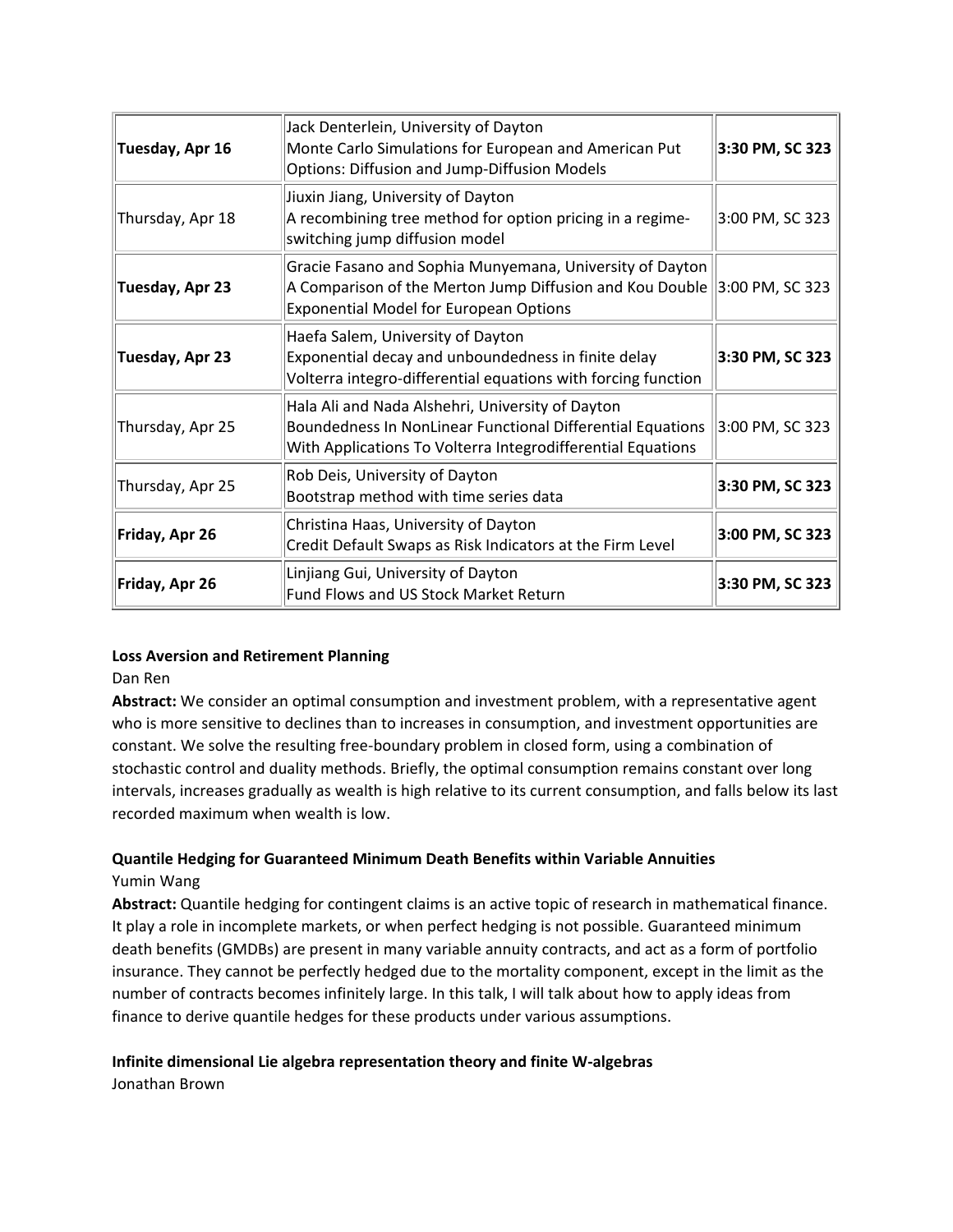**Abstract:** In this talk I will review some results about finite and infinite dimensional Lie algebra representation theory. Then I will explain how one can relate finite dimensional finite W‐algebra representations to infinite dimensional Lie algebra representations. I will also give a combinatorial classification of the finite dimensional simple representations of certain classes of finite W‐algebras.

### **Price of a Contingent Claim Liability in a Market with Small Transaction Costs**

#### Maxim Bichuch

**Abstract:** I price a contingent claim liability using the utility indifference argument. I consider an agent with exponential utility, who invests in a stock and a money market account with the goal of maximizing the utility of his investment at the final time in the presence of positive transaction cost in two cases with and without a contingent claim liability. I provide a rigorous derivation of the asymptotic expansion of the value function in the transaction cost parameter around the known value function for the case of zero transaction cost in both cases with and without a contingent claim liability. Additionally, using utility indifference method I derive an asymptotic expansion of the price of the contingent claim liability. In both cases, I also obtain a "nearly optimal" strategy, whose utility asymptotically matches the leading terms of the value function.

#### **Two Novel Algorithms for Dynamic Implicit Interfaces**

#### Catherine Kublik

**Abstract:** Tracking the motion of an interface numerically can be challenging, especially when topological changes occur. The level set method (Osher and Sethian, 1988) is a simple and efficient numerical technique for computing motions of curves or surfaces that is capable of handling corners, cusps and topological changes. Nevertheless, computing with implicitly defined interfaces can require considerable thought. In this talk, I will describe two different algorithms for interfaces defined implicitly through a level set function.

I will start by presenting a new, efficient and accurate technique for computing certain area preserving geometric motions of curves in the plane. The method is based on alternating two very simple and fast operations, namely convolution with the Gaussian kernel and construction of the signed distance function, to generate the desired geometric flow in an unconditionally stable manner. I will present applications to large scale simulations of coarsening. This is joint work with Selim Esedoğlu and Jeffrey Fessler.

The second algorithm is a new implicit interface boundary integral method for solving Poisson's equation. The technique is based on averaging a family of parameterizations of an integral equation defined on the boundary of the domain, where the integrations are carried out in the level set framework using an appropriate Jacobian. By the coarea formula, the algorithm can operate in the Euclidean space. I will present numerical results in two and three dimensions. This is joint work with Nick Tanushev and Richard Tsai.

### **An Invitation to Algebraic Logic MV/BL‐algebras**

### JEAN B. NGANOU

**ABSTRACT** Many‐valued logic (MV‐logic) was introduced in 1920 by J. Lukasiewicz as a generalization of the two‐value logic (Boolean logic). Just as Boolean algebras constitute the algebraic counterpart of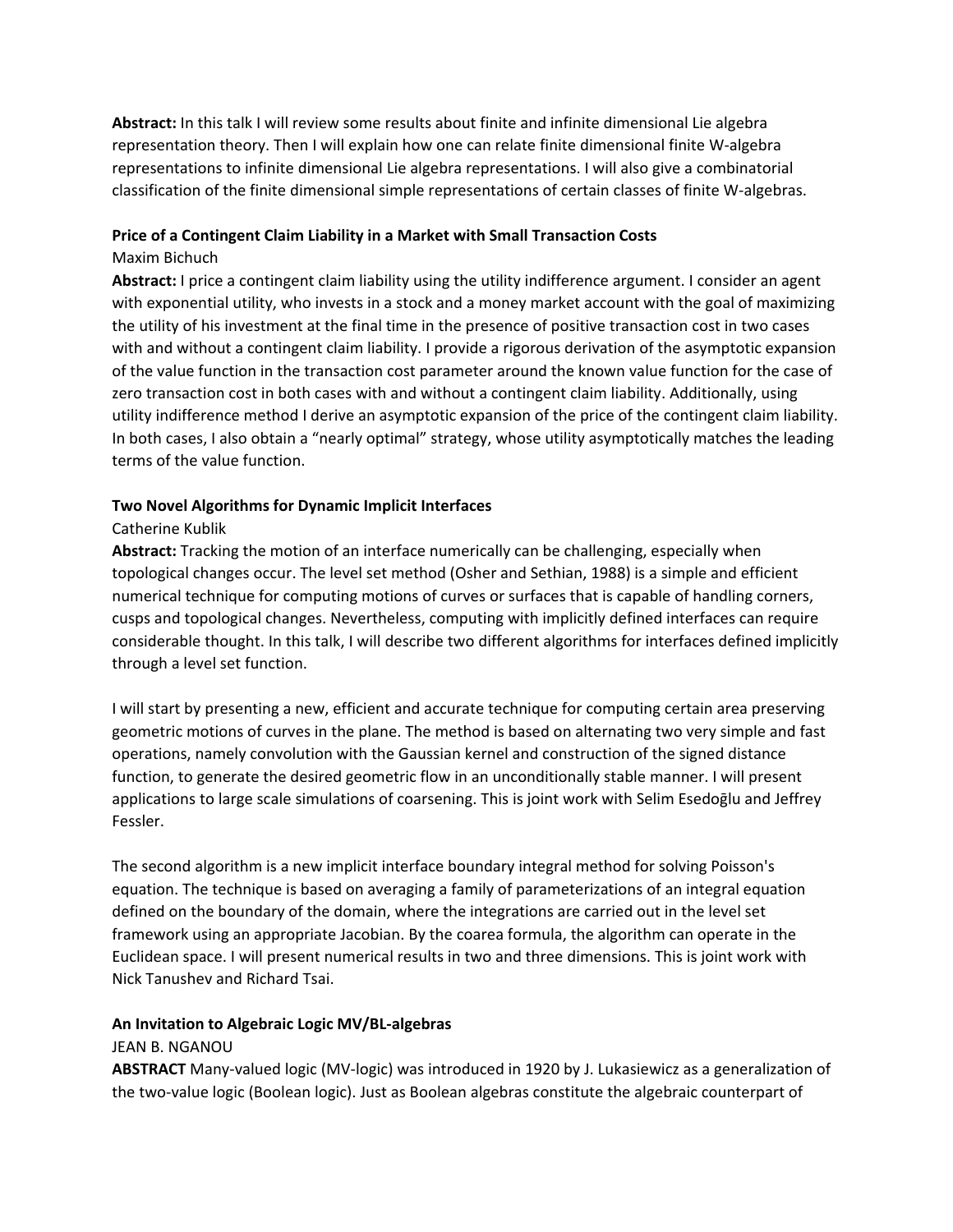Boolean logic, MV‐algebras were introduced by C. Chang (1958) as the algebraic counterpart of the MV‐ logic in order to offer an algebraic proof of the completeness theorem of the MVlogic. Much later and recently (1998), BL‐algebras (basic logic algebras) were introduced by P. H´ajek in order to study the basic logic framework of fuzzy set theory. It was then established that MV‐algebras are simply BL‐ algebras whose negations are involutions. The talk will give an overview of the algebraic studies of both MV‐algebras and BL‐algebras. These algebras have underline structures of distributive residuated lattices and also generalize Boolean algebras. There is also a remarkable connection between these algebras and Archimedean lattice ordered groups that will be highlighted in the talk. The study of MV‐ algebras has been completely centered around their ideals and their natural algebraic additions. Both items were still not formulated within the BL‐algebras framework until very recently. I will discuss our recently introduced notions of ideal and algebraic addition in BL‐algebras and related consequences. The most notable applications of MV/BL‐logic are found in theoretical Computer Science and Electrical Engineering with complex circuits designs.

### **Fields of extremals and sufficient conditions for the simplest problem of the calculus of variations in** െ**variables**

# D. A. Carlson

**Abstract:** In a 1967 Note, Leitmann observed that coordinate transformations may be used to deduce extrema (minimizers or maximizers) of integrals in the simplest problem of the calculus of variations. Subsequently, in a series of papers,starting in 2001, he revived this approach and extended it in a variety of ways. Shortly therefater, Carlson presented an important generalization of this approach and connected it to Carathéodory's equivalent problem method. This in turn was followed by a number of joint papers addressing applications to dynamic games, multiple integrals, and other related topics.

For the simplest vector‐valued variables problem of the calculus of variations, making use of the classical notion of fields of extremals, we employ Leitmann's direct method, as extended by Carlson, to present an elementary proof of Weierstrass' sufficiency theorem for strong local and global extrema.

# **Characterizing Boundary Data Smoothness for Solutions of Difference, Differential, and Dynamic Boundary Value Problems**

### Jeffrey W. Lyons

**Abstract.** Under certain conditions, we can find differences, derivatives, and delta derivatives with respect to the boundary data for solutions of difference, differential, and dynamic boundary value problems. In turn, we see these newly generated equations solve many different but related boundary value problems. We also explore the history of boundary data smoothness and will see a few recent results and results that are currently in progress.

### **The countable power of any Lindelöf ‐space is d‐separable**

### V.V. Tkachuk

Abstract: In 2008 Juhász and Szentmiklóssy established that for every compact space X there exists a discrete set  $D \subset X \times X$  with $|D| = d(X)$ . We generalize this result in two directions: the first one is to prove that the same holds for any Lindelöf  $\Sigma$ -space X and hence  $X^{\omega}$  is d-separable. We give a consistent example of a countably compact space X such that  $X^{\omega}$  is not -separable. On the other hand, we show that for any Lindelöf *p*-space *X* there exists a discrete subset  $D \subset X \times X$  such that  $\Delta = \{(x, x): x \in X\}$  is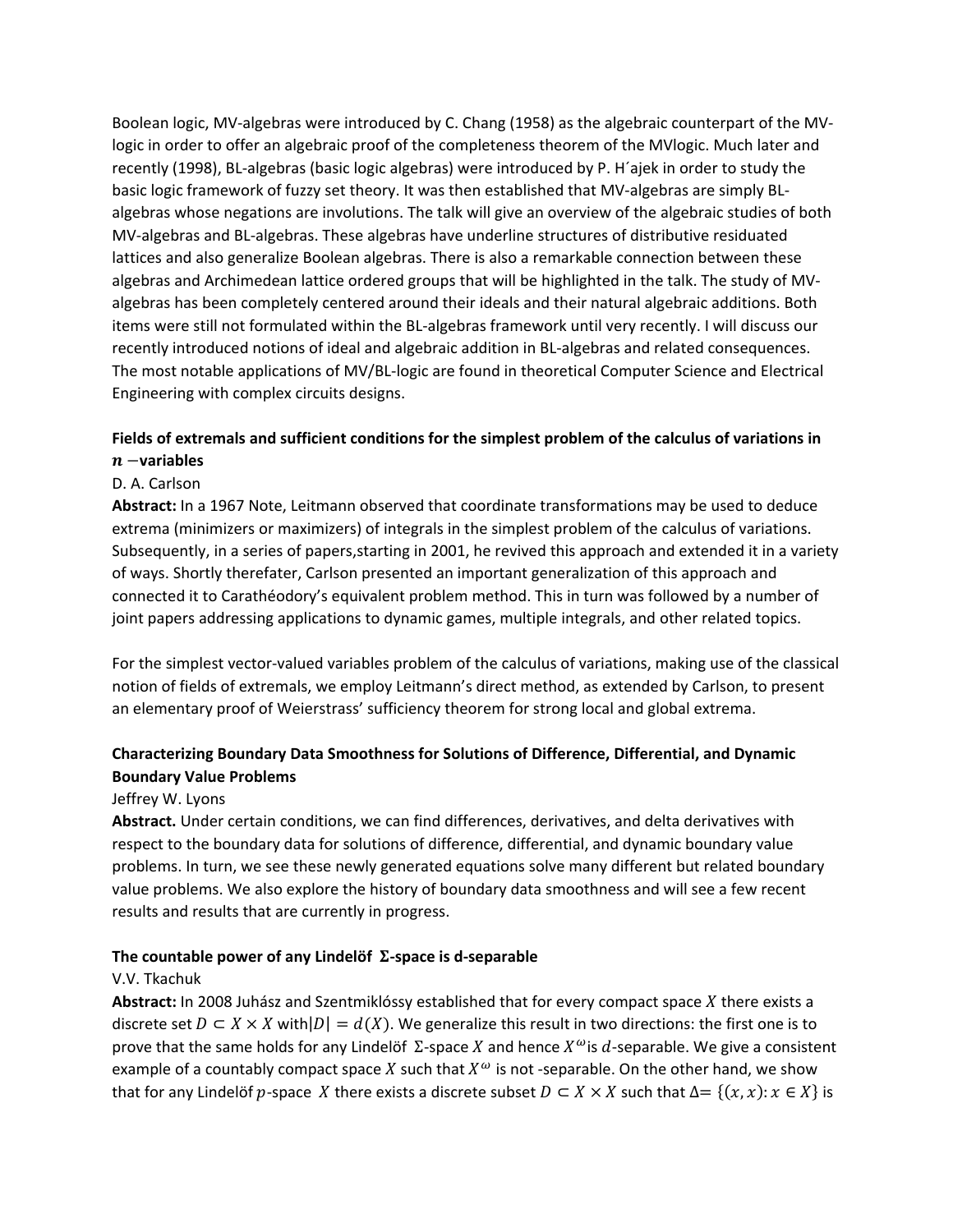contained in the closure of D; in particular, the diagonal  $\Delta$  is a retract of the closure of D and the projection of  $D$  on the first coordinate is dense in  $X$ . As a consequence, some properties that are not discretely reflexive in X become discretely reflexive in  $X \times X$ .

#### **The sinc‐collocation method for approximating nonlinear PDEs**

#### Nick Haynes

**Abstract:** The sinc‐collocation method is a robust, accurate, and efficient meshless method for approximating the solutions to nonlinear PDEs, and using a combination of stability analysis and comparison of efficiency and accuracy to other methods, we argue that it is a very attractive alternative to more standard numerical methods for nonlinear PDEs. After reviewing the standard methods for numerically solving PDEs, we will describe the sinc‐collocation method in detail. The method will then be applied to two sample problems. First, we will present the solution to a KdVlike equation with periodic boundary conditions. It has been observed experimentally and shown theoretically that the solutions to this system eventually become periodic, with the same period as the forcing at the boundary, and we demonstrate these results with an efficient numerical algorithm. We will then solve the Kuramoto‐ Sivashinsky equation and compare the results to other meshless numerical methods.

### **Using Monte Carlo Simulation to Calculate American Option Price**

### Kara Biltz

**Abstract:** The pricing of European options is considered fairly straightforward. However there is no closed‐form solution to the pricing of American options, and therefore we must rely on other methods. This paper gives an introduction to the method of Monte Carlo simulation applied to pricing American options. To compute the price of the option, at each time step we compare the payoff of immediate exercise with the conditional expected payoff if the option is not exercised. The simulation method is then extended to spread options.

### **Exponential Stability And Instability In Finite Delay Nonlinear Volterra Integro‐differential Equations** Faruk Kilinc and Babatunde Oni

**Abstract** We use Lyapunov functionals to obtain sufficiemt conditions that guarantee exponential stability of the zero solution of the Volterra integro-differential equation with uniformly distrubuted finite delay

$$
x'(t) = p(t)t f(x(t)) - \int_{t-\tau}^{t} q(t,s)f(x(t))ds,
$$

where the functions p, q and f are continuous on their respective domains and  $\tau > 0$ . In addition, we will obtain criteria for instability.

### **Periodic Solution and Stability in Nonlinear Neutral System with Infinite Delay**

Haitham Al Makhzoum and Saeed Althubiti

**Abstract:** We study the existence and uniqueness of periodic solutions and the stability of the zero solution of the nonlinear neutral equation

$$
\frac{d}{dt} x(t) = -a(t)x(t) + \frac{d}{dt} Q(t, x(t - g(t))) + \int_{-\infty}^{t} D(t, s) f(x(s)) ds
$$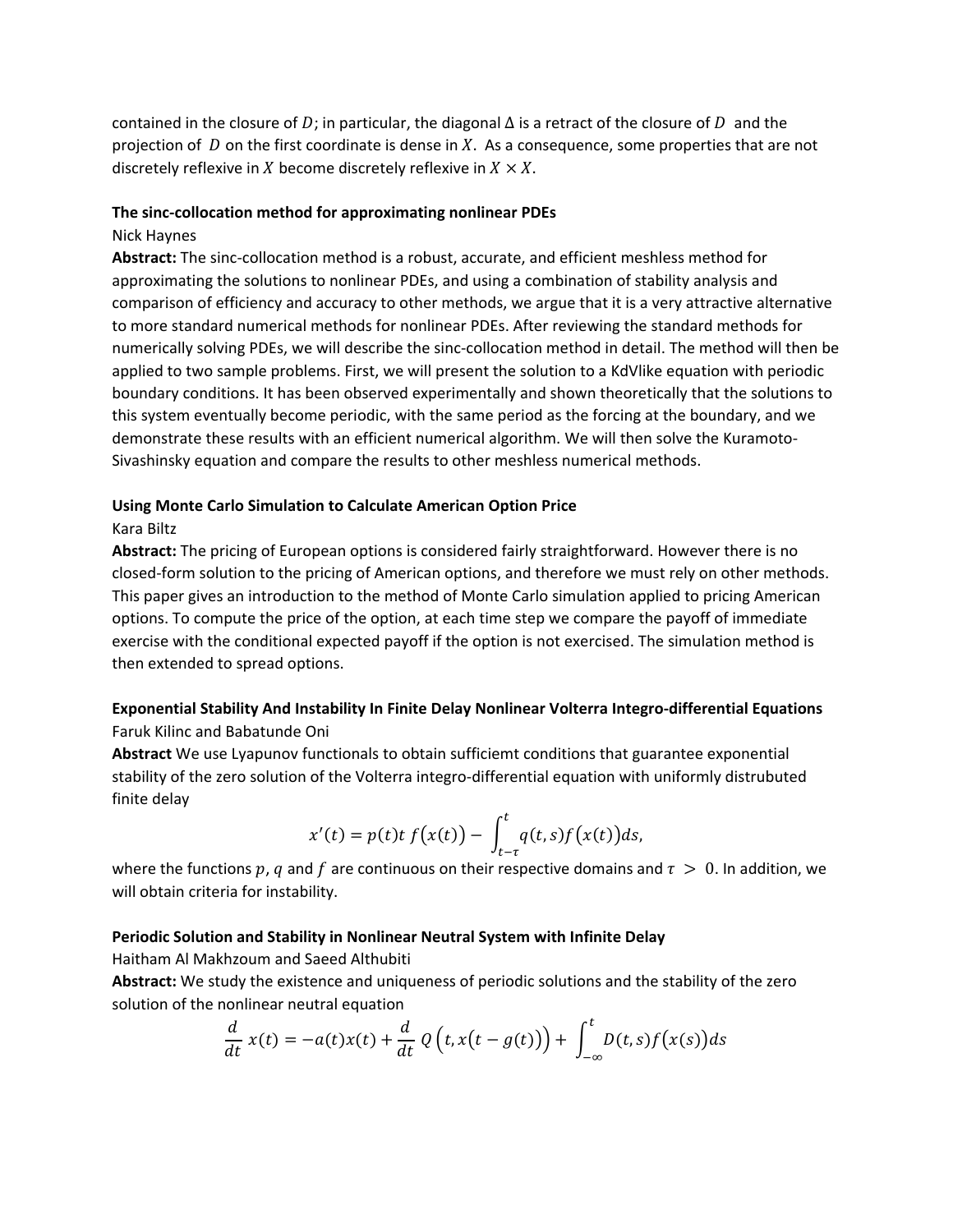In the process we use integrating factors and convert the given neutral differential equation into an equivalent integral equation. Then we construct appropriate mappings and employ Krasnoselskii's fixed point theorem to show the existence of a periodic solution of this neutral differential equation. We also use the contraction mapping principle to show the existence of a unique periodic solution and the asymptotic stability of the zero solution provided that  $Q(0,0) = f(0) = 0$ .

# **Monte Carlo Simulations for European and American Put Options: Diffusion and Jump‐Diffusion Models**

### Jack Denterlein

**Abstract:** Two models will be explained: a diffusion and a jump‐diffusion process. For the diffusion model, European Put Options can be valued using the Black‐Scholes formula, but there is no such formula for pricing American Put Options. A Monte Carlo approach will be used to simulate different stock price paths and an algorithm will be used to determine when the option corresponding to each stock path will be exercised. The option value received will be discounted and averaged. For the jump‐ diffusion model, European Put Options can be valued by the method given by Merton, but similarly, there is no explicit formula for pricing American Put Options. The simulation of different stock price paths will also include for jumps in price, which occurs when news breaks in regards to company management or performance.

# **A recombining tree method for option pricing in a regime‐switching jump diffusion model** Jiuxin Jiang

**Abstract:** In this paper, we develop a discrete time model tree approach for option pricing when the underlying asset price follows a regime‐switching jump diffusion process. The tree incorporates the early exercise feature of American option as well as arbitrary jump diffusions considered by Kaushik I. Amin (1993). Meanwhile we use recombining tree to modeling regime‐switching process which was constructed by R. H. Liu (2010). As the tree grows at most linearly as the number of time step increases, we can use relatively small time intervals to compute an accurate option price. We consider different jump diffusions for different regimes which can be used in finance to reflect boom and bust. For numerical tests, we build a tree to approximate partial integro-differential equations (PIDE's) results. As an extensive application, we also illustrate characteristics of early exercise boundary of American options with different types of jump distributions in different regimes.

# **A Comparison of the Merton Jump Diffusion and Kou Double Exponential Model for European Options** Gracie Fasano and Sophia Munyemana

**Abstract:** The Black‐Scholes model has been a useful tool for option pricing, yet it fails to capture two phenomena observed in the stock Market – the leptokurtic feature and the implied volatility smile. Merton introduced a jump diffusion model with a log-normal distribution for the jump sizes to address this issue. Later, Kou also studied the jump diffusion with a double‐exponential distribution for the jump size. This research project examines both Merton and Kou's models for option pricing. MATLAB was used to implement the analytic formulas. We computed and compared the values of the European put options as we altered the stock price, time to maturity, volatility, and jump intensity.

# **Exponential decay and unboundedness in finite delay Volterra integro‐differential equations with forcing function**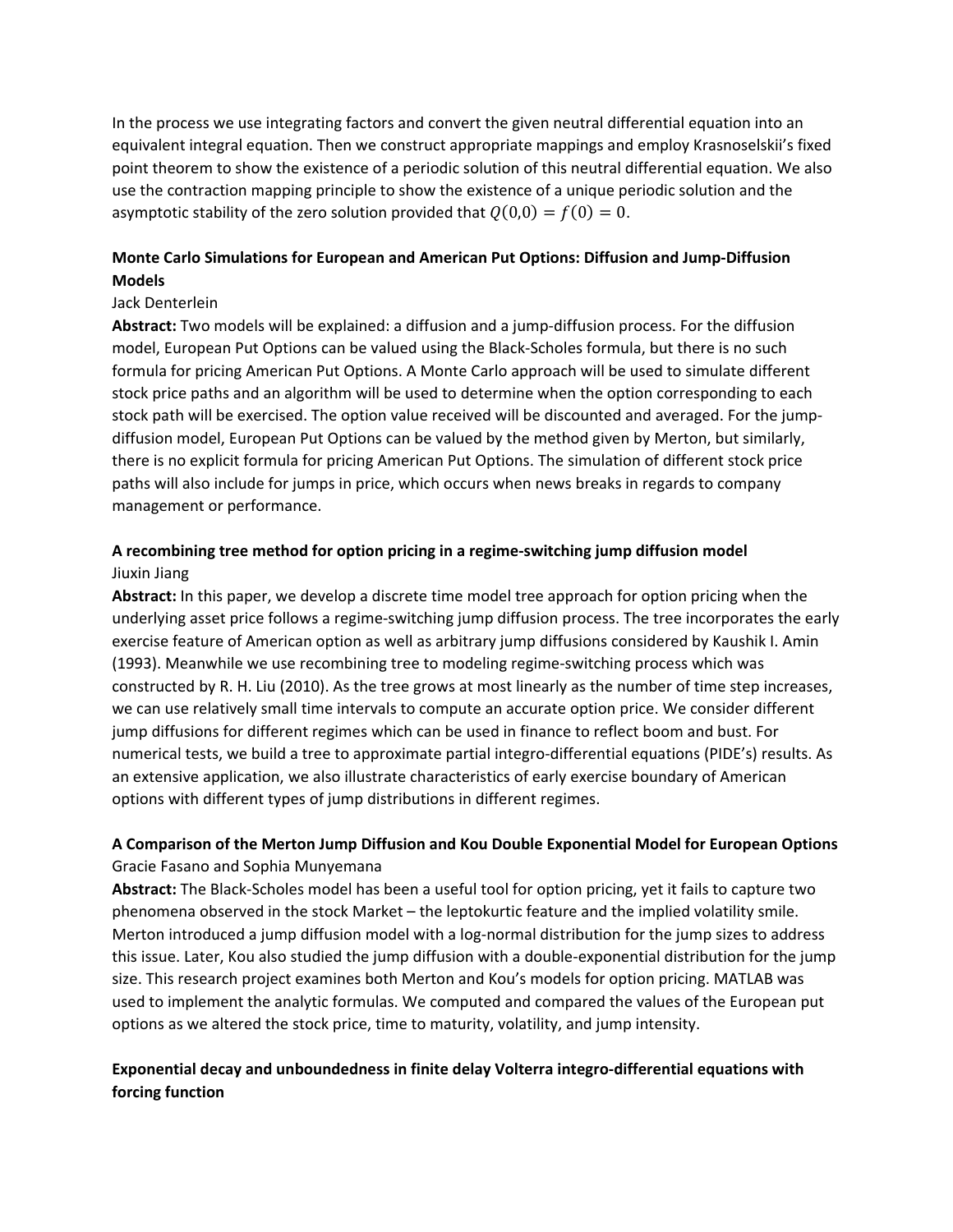Haefa Salem

**Abstract:** We use Liapunov functionals to obtain sufficient conditions that ensure exponential decay of all solutions of the linear Volterra integro‐differential equation with forcing term

$$
x'(t) = p(t)x(t) - \int_{t-\tau}^{t} q(t,s)x(s)ds + f(t)
$$

Where the constant  $\tau$  is positive, the function  $p$  does not need to obey any sign condition and  $p$ and the kernel  $p$  are continuous. Moreover, the function  $f(t)$  may be unbounded. In addition, we give a new criterion for unboundedness.

# **Boundedness In NonLinear Functional Differential Equations With Applications To Volterra Integrodifferential Equations**

#### Hala Ali and Nada Alshehri

**Abstract** Non‐negative definite Lyapunov functions are employed to obtain sufficient conditions that guarantee boundedness of solutions of the abstract nonlinear functional differential system

$$
x'(t) = G(t, x(s); -\infty < s \leq t) \stackrel{\text{def}}{=} G(t, x(\cdot))
$$

where  $x \in \mathbb{R}^n$ ,  $G: \mathbb{R}^+ \times \mathbb{R}^n \to \mathbb{R}^n$  is a given nonlinear continuous function in t and x. The theory is applied to nonlinear volterra integro-differential equation with infinite delay of the forms

$$
x'(t) = g(x(t)) + \int_{-\infty}^{t} B(t,s)f(x(s))ds
$$

#### **Bootstrap method with time series data**

Robert Deis

Abstract: We will show how the bootstrap can be used in an auto-regressive model. We will demonstrate bootstrapping using the forward autoregressive model as well as the backward autoregressive model. We will compare the bootstrap method and the Box-Jenkins methodology on parameter estimation and forecast. We will also compare the length of the confidence intervals using the traditional methods and the bootstrap. All programming is done using the statistical software package SAS.

### **Credit Default Swaps as Risk Indicators at the Firm Level**

#### Christina Haas

**Abstract:** This paper empirically explores the value of CDS prices as market indicators. Our sample of reference entities consists of 349 different firms taken from the New York Stock Exchange. The observation period covers approximately 8 years. We analyze two risk sources, firm related idiosyncratic risk and systematic risk, and market related market returns, and market volatility for modeling the dynamics of credit default swap spreads. We use the single index model to estimate idiosyncratic and systematic risk. We then measure the effect of these variables on CDS spreads. The model is run several different times to correct for heteroskedasticity and by using subsamples to study the effect the stock market cycle has on CDS prices. A quantile regression is also run to compare how some percentiles of the CDS spreads may be more affected by market and risk factors than other percentiles. We find that market returns and market volatility have the largest effect on the credit default swap prices. Idiosyncratic risk has a larger effect than systematic risk which is the result we expected since idiosyncratic risk is firm‐specific.